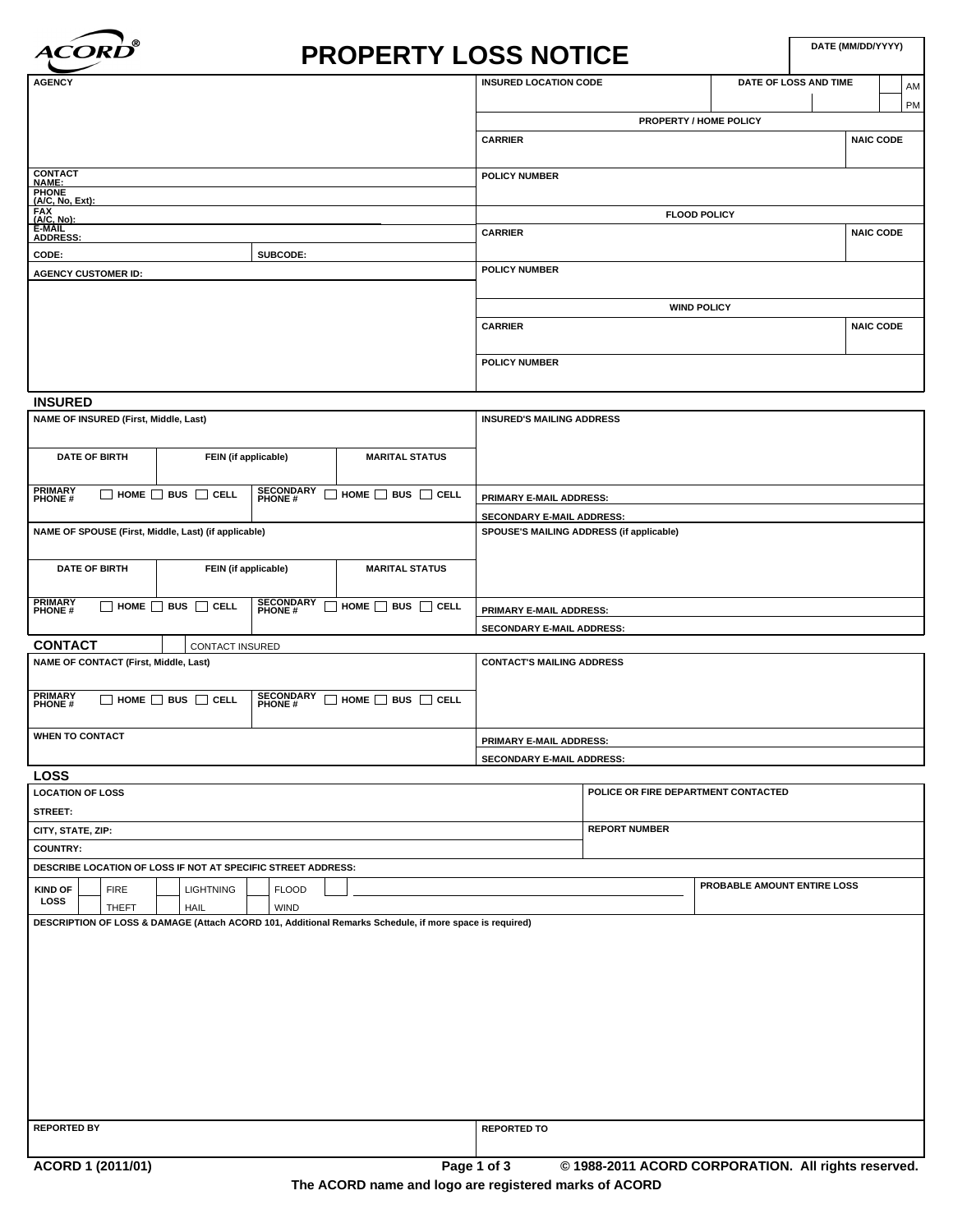## **REMARKS (Attach ACORD 101, Additional Remarks Schedule, if more space is required)**

#### **APPLICABLE IN ALASKA**

A person who knowingly and with intent to injure, defraud, or deceive an insurance company files a claim containing false, incomplete, or misleading information may be prosecuted under state law.

# **APPLICABLE IN ARIZONA**

For your protection, Arizona law requires the following statement to appear on this form. Any person who knowingly presents a false or fraudulent claim for payment of a loss is subject to criminal and civil penalties.

### **APPLICABLE IN ARKANSAS, DELAWARE, KENTUCKY, LOUISIANA, MAINE, MICHIGAN, NEW JERSEY, NEW MEXICO, NEW YORK, NORTH DAKOTA, PENNSYLVANIA, RHODE ISLAND, SOUTH DAKOTA, TENNESSEE, TEXAS, VIRGINIA, AND WEST VIRGINIA**

Any person who knowingly and with intent to defraud any insurance company or another person, files a statement of claim containing any materially false information, or conceals for the purpose of misleading, information concerning any fact, material thereto, commits a fraudulent insurance act, which is a crime, subject to criminal prosecution and [NY: substantial] civil penalties. In LA, ME, TN, and VA, insurance benefits may also be denied.

#### **APPLICABLE IN CALIFORNIA**

For your protection, California law requires the following to appear on this form: Any person who knowingly presents a false or fraudulent claim for payment of a loss is guilty of a crime and may be subject to fines and confinement in state prison.

## **APPLICABLE IN COLORADO**

It is unlawful to knowingly provide false, incomplete, or misleading facts or information to an insurance company for the purpose of defrauding or attempting to defraud the company. Penalties may include imprisonment, fines, denial of insurance, and civil damages. Any insurance company or agent of an insurance company who knowingly provides false, incomplete, or misleading facts or information to a policy holder or claimant for the purpose of defrauding or attempting to defraud the policy holder or claimant with regard to a settlement or award payable from insurance proceeds shall be reported to the Colorado Division of Insurance within the Department of Regulatory Agencies.